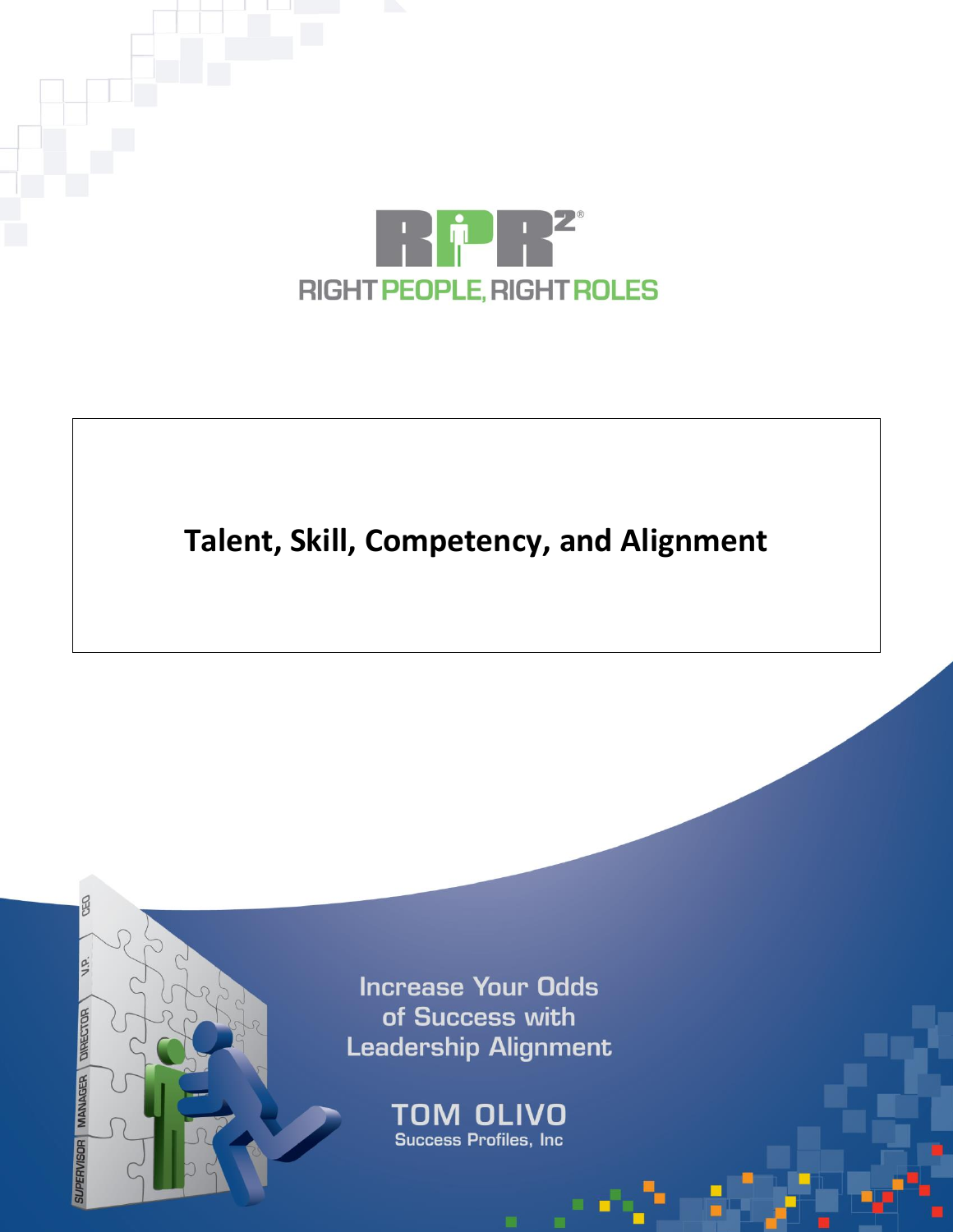### Talent, Skill, Competency, and Alignment

When it comes to hiring for management positions, only 1/3 of the best fit criteria come from skills and knowledge that can be assessed through the resume. The remaining 2/3 is made up of talent and cultural fit with the business or department. When the cultural fit or talent is out of alignment, everything seems to become difficult; when the fit is in alignment everything is easier.



Because the terms Talent, Skill, and Competency are often confused, misused, and abused, it is best to define them carefully before using them.

**Talent** is best defined as *the natural and spontaneous patterns of thought, feelings, behaviors, and actions that contribute to a person's ability to perform at a defined level of excellence.* Talent is an innate ability that a person can enhance but only to a certain degree.

In contrast, **Skill** is defined *as a developed, learned, or acquired ability*. Skill is developed over the years through **Practice Discipline**, the focus and dedication to practice a skill repeatedly until it is mastered. Skills are most easily mastered when they are based on a natural talent and when the person has a drive to master them.

A person's overall **Competency** or total capability is *the combination of both Talent (innate ability) and Skills (learned ability)*.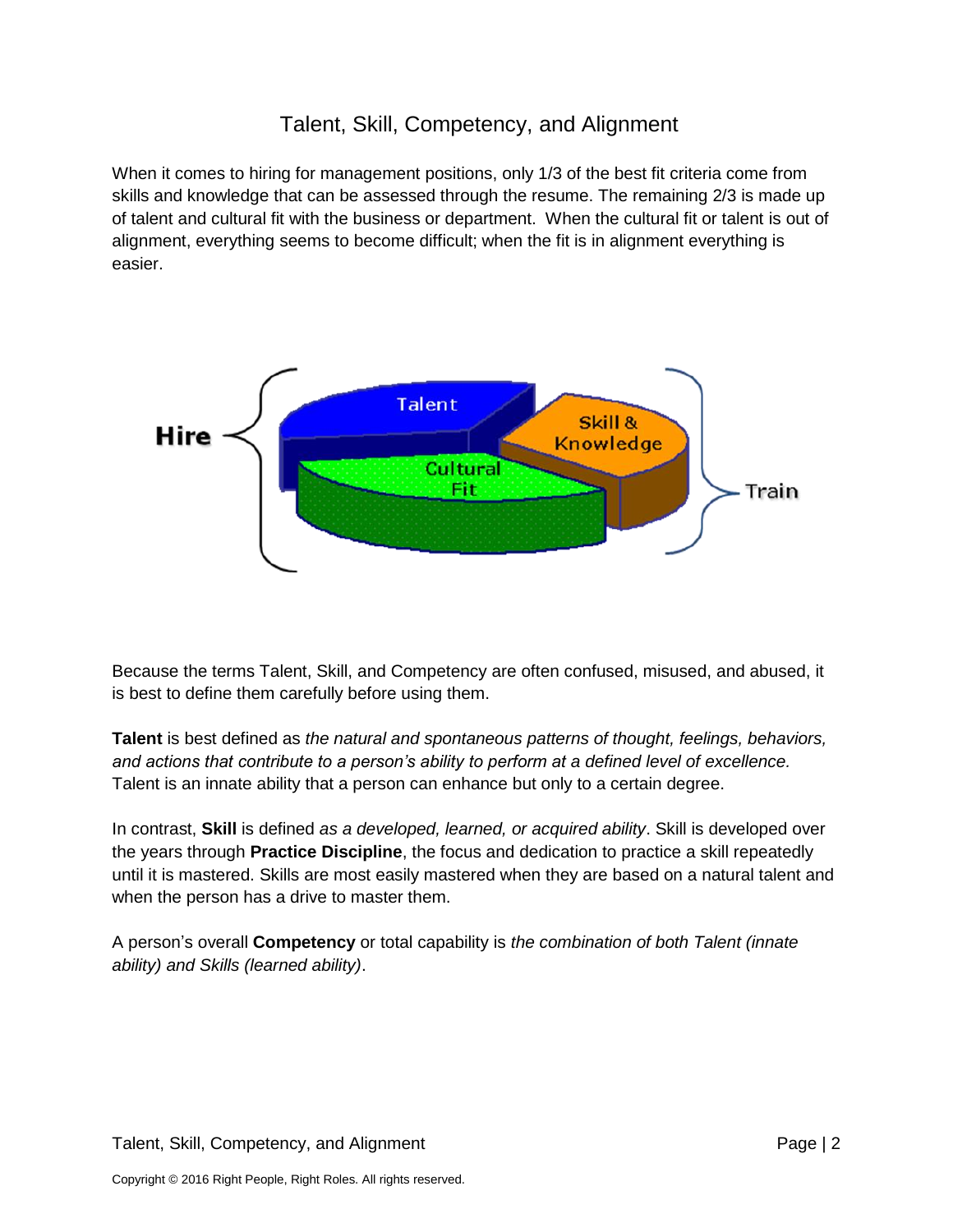Take the ability to be structured and detail-oriented. If a person is naturally spontaneous and tends to live their life without any real structure, there are tools such as time management and prioritization disciplines that will help them improve their organizational skills, but the natural hardwiring of structure is difficult to inject, especially later in life. There will be improvement but never to the level of excellence of someone who is hardwired that way. Unfortunately, people can spend a lot of time and money trying to develop a talent that they don't have; regardless of their efforts, they will never perform at the level of a person who has the talent naturally.

The competency of "Business Acumen" may best be described as the combination of the talent to see and predict business patterns with the skill of financial literacy or understanding of a business model or industry. The evidence of Open-Book Management cultures illustrates that everyone can learn about "the numbers" and that their personal efforts contribute to the success of an entire organization. However, not everyone has the unique natural talent to "see the patterns" quickly and instinctively.

#### Some specific examples:

**Jack Stack** CEO of SRC corporation in Springfield Mo., has the unique natural talent and developed skill to see patterns in financial statements. What's interesting is that while participating in his favorite pastime (fishing) he also has an ability to recognize the bait patterns that the fish are feeding on, which makes him successful in competitive bass fishing. He has obviously transferred this pattern recognition ability to his hobby - fishing tournaments.

**Michael Milken** has had the ability to multiply four-digit numbers in his head since grade school but he can't safely navigate driving a car down the road because he can't concentrate on the road without having his focus shift away from driving the car. One strong talent doesn't carry over to other areas.

**Baseball players** are another example of people who develop talent into specific, marketable skills. Virtually everyone can stand beside home plate with a baseball bat in their hand and swing it in an accelerating motion across the plate. It clearly is not a difficult skill for even a nonathlete. Now let's add a baseball being thrown by a pitcher across the plate at 90+ miles per hour. It's actually possible (but highly unlikely) for anyone to swing the bat as hard as they can and connect with the ball and drive it into the outfield. Done with enough force, applied at the right moment within the perfect swing plane, it's even possible for an untrained person to "hit a home run."

So it's not a question of if someone can physically do it. It is a question of how well they do it and how often. Hitting a round ball with a round bat while both objects are moving - that my friends, is a very difficult thing for even a talented athlete. The final challenge is to hit the ball to the exact location so as to get a base hit and avoid the defensive alignment of the players in the field. How often does that happen? The best professional players only achieve that 33% of the time over their careers. When a task is extremely difficult, it requires high competency (both talent and skill) to accomplish.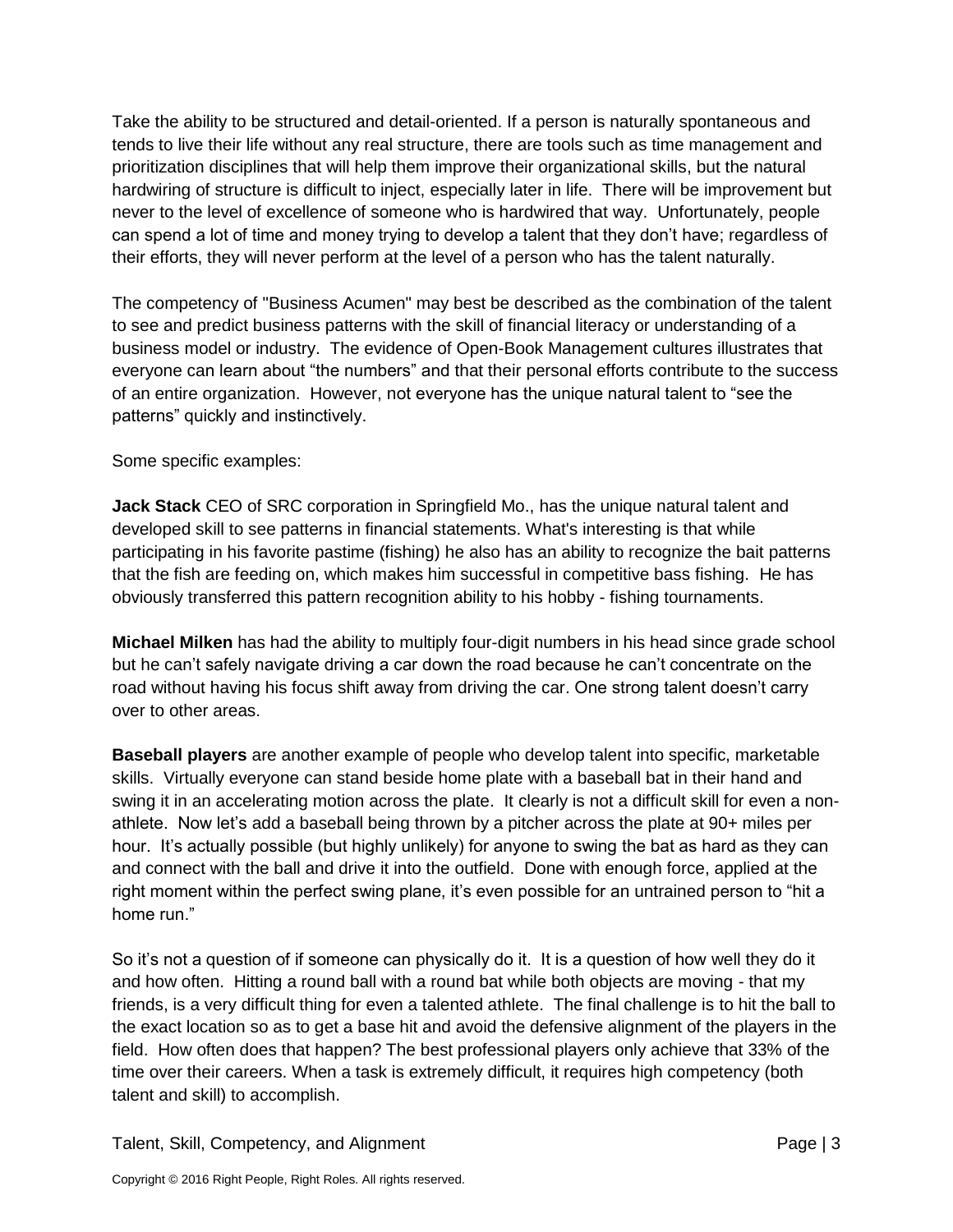#### **Changing Hardwiring**

Once a person has matured as an adult, it's not that it's impossible to change; it's just that it requires enormous effort, repetition, and time to establish a new pattern of hardwired behavior. In other words, what's at stake must be meaningful enough or compelling enough to cause a person to get so far out of their comfort and confidence zone that they will change. In corporate America, it is odd how we believe that we can fundamentally change people to become something they are naturally not.

## *You don't teach leadership, you teach people how to enhance the leadership ability they already have.*

Those who have more natural talent, acquired skill, and developed capability at the earliest age are most often the ones who will improve the most with training. People who start with natural talent will grow exponentially and there will be a greater return on investment for the coaching effort.

## *A person with no natural talent surely has the ability to improve. However, their dedicated efforts will eventually hit a point of diminishing returns when their performance is compared to others with more natural ability.*

If throughout your life, you have never been naturally good at something (with repeated efforts), it's not that you can't improve; it's just that it's unlikely. One must recognize that there is a far greater ROI achieved when working with someone who has the natural talent to begin with.

#### **Is it likely that there are some things that we are best designed to do?**

Like the land use concept of "highest and best use", there is probably a best fit for everyone in some endeavor, a role where their natural ability (**T**alent) aligns with their passion (**D**rive) and focus (**P**ractice discipline). The real questions are: what is it and where is it for each and every person? How many people today have the perfect alignment of:

- Their natural spontaneous ability (**T**alent)
- Their passion and desire (**D**rive)
- Their focus and curiosity to learn and grow (**P**ractice discipline)

Research has shown that about 16% of the population has this alignment. It's possible that many people are not exposed to opportunities early enough in their life to create that alignment. It's also possible that many people cannot make a career out of what they do best, or have a passion for. Finally, it's also possible that some people get trapped in a professional career and can't make the transition to what they are best aligned to do.

When people have this alignment, when their talents are used to develop their skills with focus and discipline, they become extremely good at what they do. When people match their natural, hardwired talents with the professional role that is the "best fit" for them, they are far more likely to add value, become successful and ultimately feel gratified and fulfilled every day.

Talent, Skill, Competency, and Alignment **Page | 4** and Alignment Page | 4